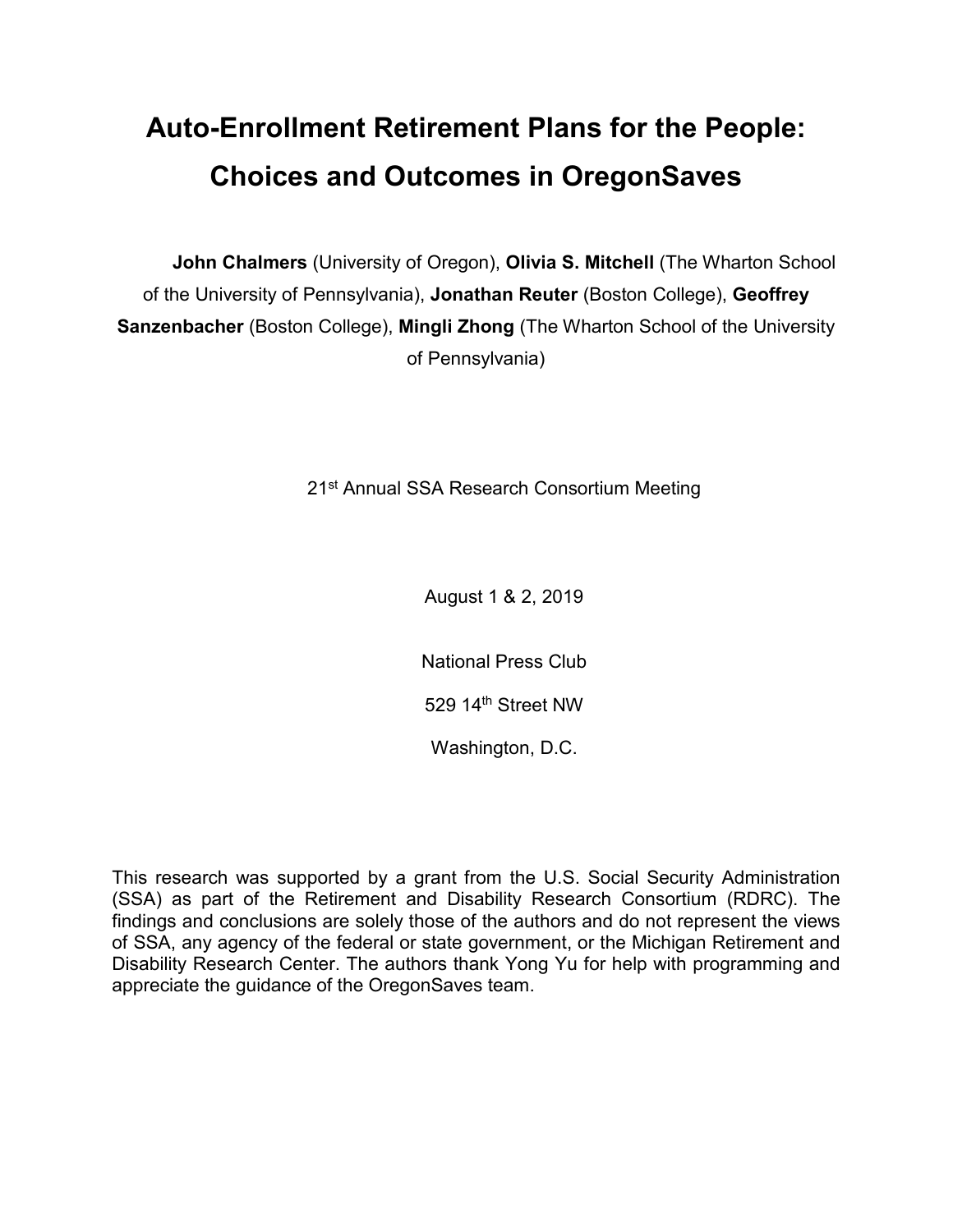# Introduction

 sponsored retirement plans. That fact has sparked debates about a national 'undersaving default contribution rate (and automatic escalation). Employees may choose to opt out, Only half of the U.S. private-sector workforce is currently covered by employercrisis'[1](#page-1-0) and prompted more than half of all states to move toward mandating private-sector firms to offer retirement saving accounts. Oregon has led the way with the OregonSaves program, which launched in 2017. This program seeks to expand access to workplace retirement plans with the goal of increasing workers' personal savings, and thereby strengthening retirement security beyond Social Security and means-tested social transfers. OregonSaves works under state law by requiring that private-sector firms that do not offer a retirement plan to their employees must register and participate in the program. OregonSaves automatically enrolls eligible employees into Roth IRAs with a 5% or to save at a different contribution rate (up to 100% of their earnings). There is no required contribution by employers.

 Analyzing administrative data from OregonSaves, we provide an initial look at the characteristics of eligible employees and their employers and preliminary estimates of participation rates in the nation's first state-sponsored IRA. Furthermore, we examine differences in participation rates across employers and industries.

# Institutional Background and Data

<u>.</u>

At the end of April 2019, 137,252 unique workers were provided access to OregonSaves. Individuals working at an employer covered by OregonSaves have a 30-

<span id="page-1-0"></span> $1$  See for instance, Miller et al. (2015), and a rebuttal by Biggs and Scheiber (2015).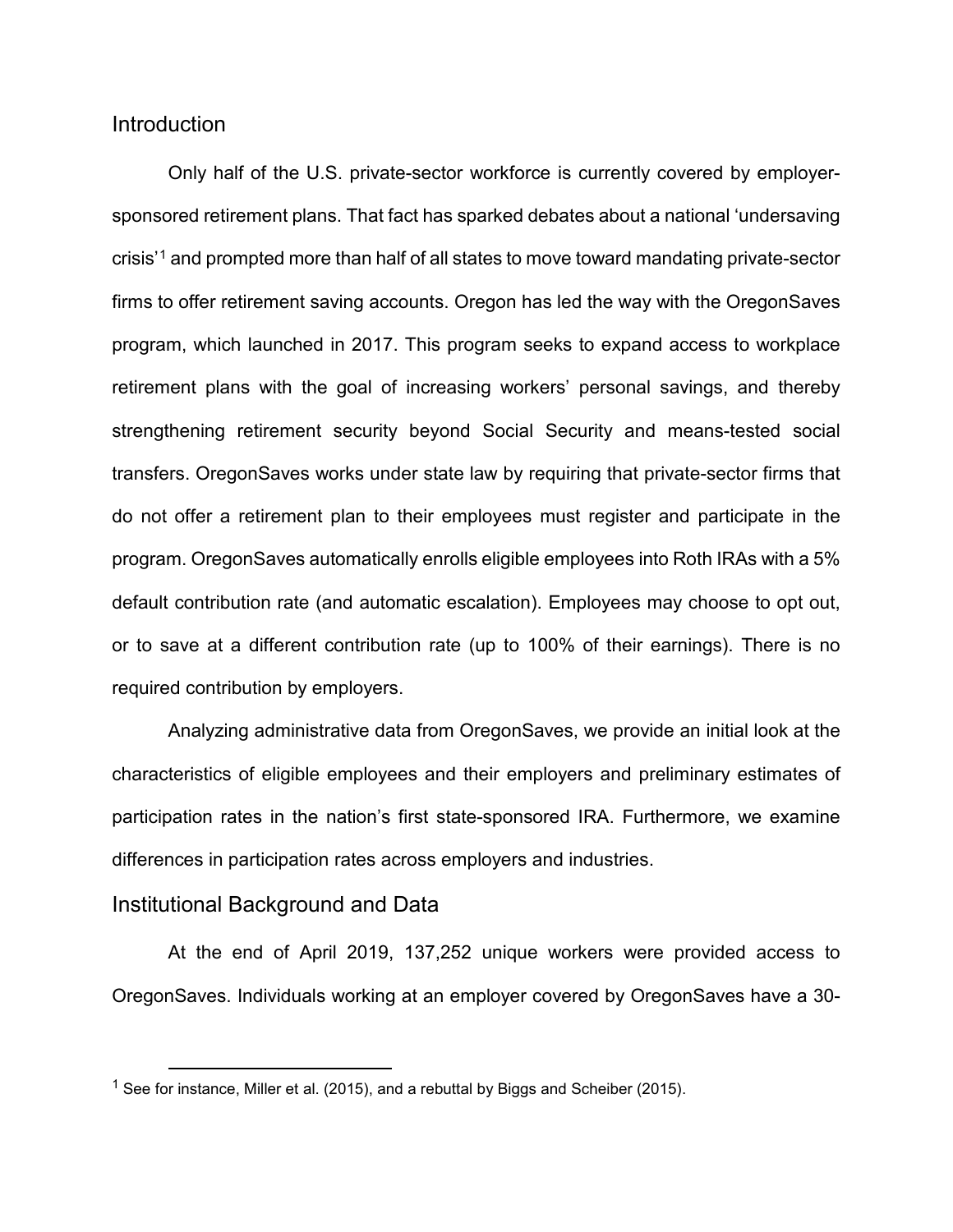day enrollment window to opt out or elect an initial contribution rate. About 30% of all workers opted out during the enrollment window by the end of April 2019. After the enrollment window, OregonSaves creates an account for workers who do not opt out rates, or the default 5% rate if no action is taken. They can change their rates at any time. Accounts for enrolled workers have accumulated over \$18.3 million assets by the end of during the enrollment window. Enrolled workers are eligible to contribute at their elected April 2019. A distinction between OregonSaves and typical employer-sponsored 401(k) type of plans is that workers may contribute to the same account if they work at more than one employer, either simultaneously or over time.

 and were eligible to contribute. We analyze this group of workers, whom we call Active Eligible Workers (AEW). We analyze monthly administrative data from OregonSaves from August 2018 – April 2019. The anonymized monthly data reports individual-level information including each person's monthly contribution rate, monthly contribution amount, account balance, and age. The data also reports whether the employee continues to work for her employer, and when her OregonSaves enrollment window has closed so that she is now eligible to contribute. Of the 137,252 workers ever had accessed to OregonSaves by the end of April 2019, some 94,880 actively worked for at least one employer offering OregonSaves

### Results

#### *Characteristics of workers and firms in OregonSaves*

 On average, the active eligible workers (AEWs) in our sample were 38 years old in 2019. About 3% of them worked for more than one employer offering OregonSaves in April, and 3% had OregonSaves accounts prior to working for their current employer(s).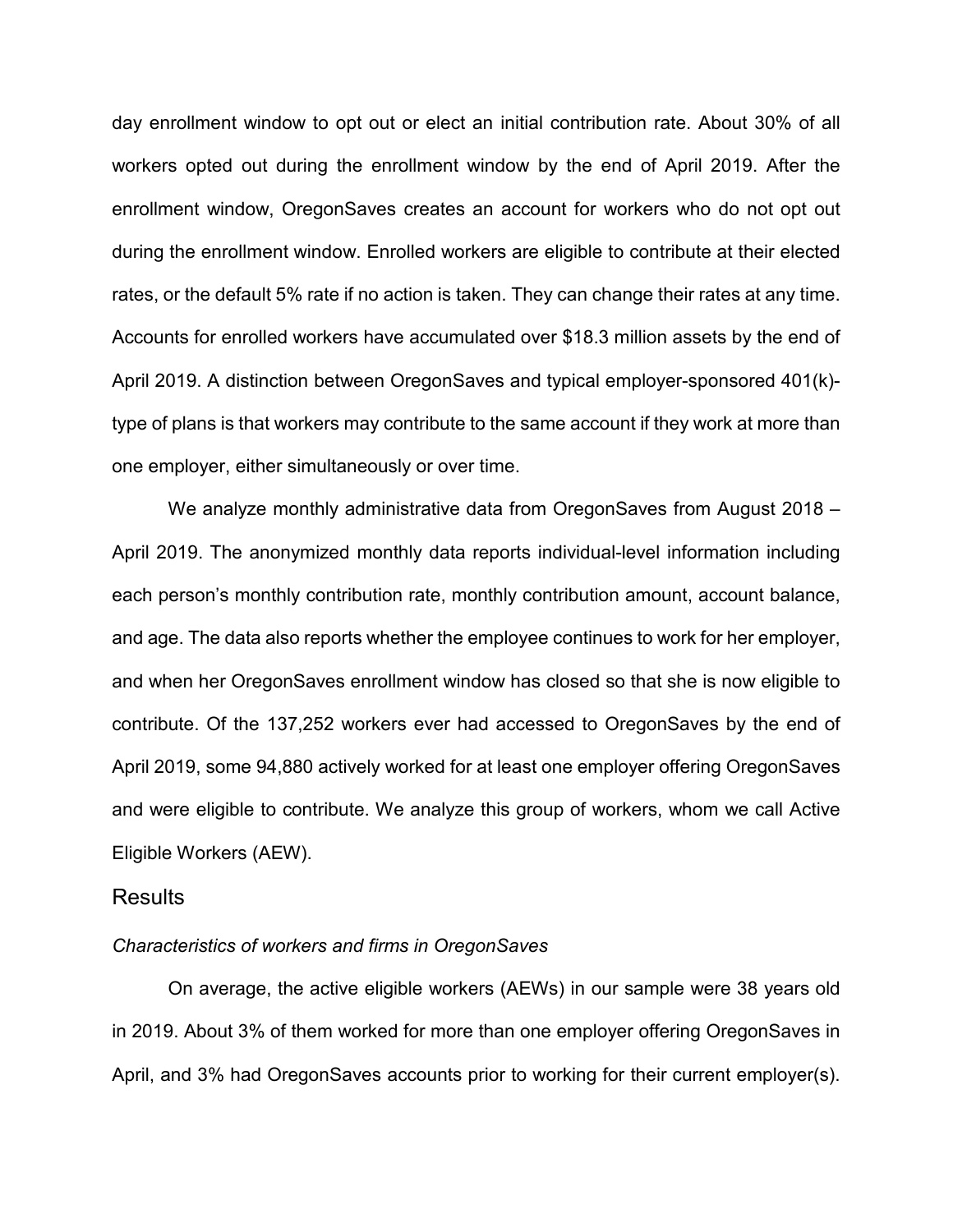Among the firms we observe offering OregonSaves, the average firm has 36 active manufacturing are most frequently observed, while we see few firms from the finance, insurance, and management industries. employees. The average monthly firm-level turnover rate<sup>2</sup> is  $2.6\%$ <sup>3</sup>. This suggests that, between August 2018 and April 2019 during which administrative data are available, an OregonSaves-registered firm with an average firm size (36 employees) lost about 1 employee per month. Firms in food services, health care, retail trade, agriculture, and

#### *Opt-out rate in OregonSaves*

 $\overline{a}$ 

 enrollment window. Among all active eligible workers (AEWs) in April 2019, 38% of AEWs first contribution; and another 27% elected a positive contribution rate with a positive about \$2,100 per month. This estimate likely overstates actual earnings, because we As of April 2019, about 30% of all workers in OregonSaves opted out during the opted out during the enrollment window; 6% elected a zero contribution rate while still keeping their accounts; 29% elected a positive contribution rate but had not yet made a account balance (called contributors). On average, contributors saved at a rate equal to 5% of their salary (the default rate), which resulted in average monthly contributions of \$107 and accumulated assets of \$706. Using data on individual contribution rates and contribution amounts by contributors, we estimate that the AEWs earned an average of

<span id="page-3-0"></span>active employees this month and last month.  $2$  The monthly firm-level turnover rate per firm per month is calculated as the number of employees active last month but inactive this month divided by the average firm size, which is the average of the number of

<span id="page-3-1"></span> $3$  The national average monthly turnover rate in April 2019 is 3.7% based on data from Bureau of Labor Statistics: [https://www.bls.gov/news.release/pdf/jolts.pdf.](https://www.bls.gov/news.release/pdf/jolts.pdf)